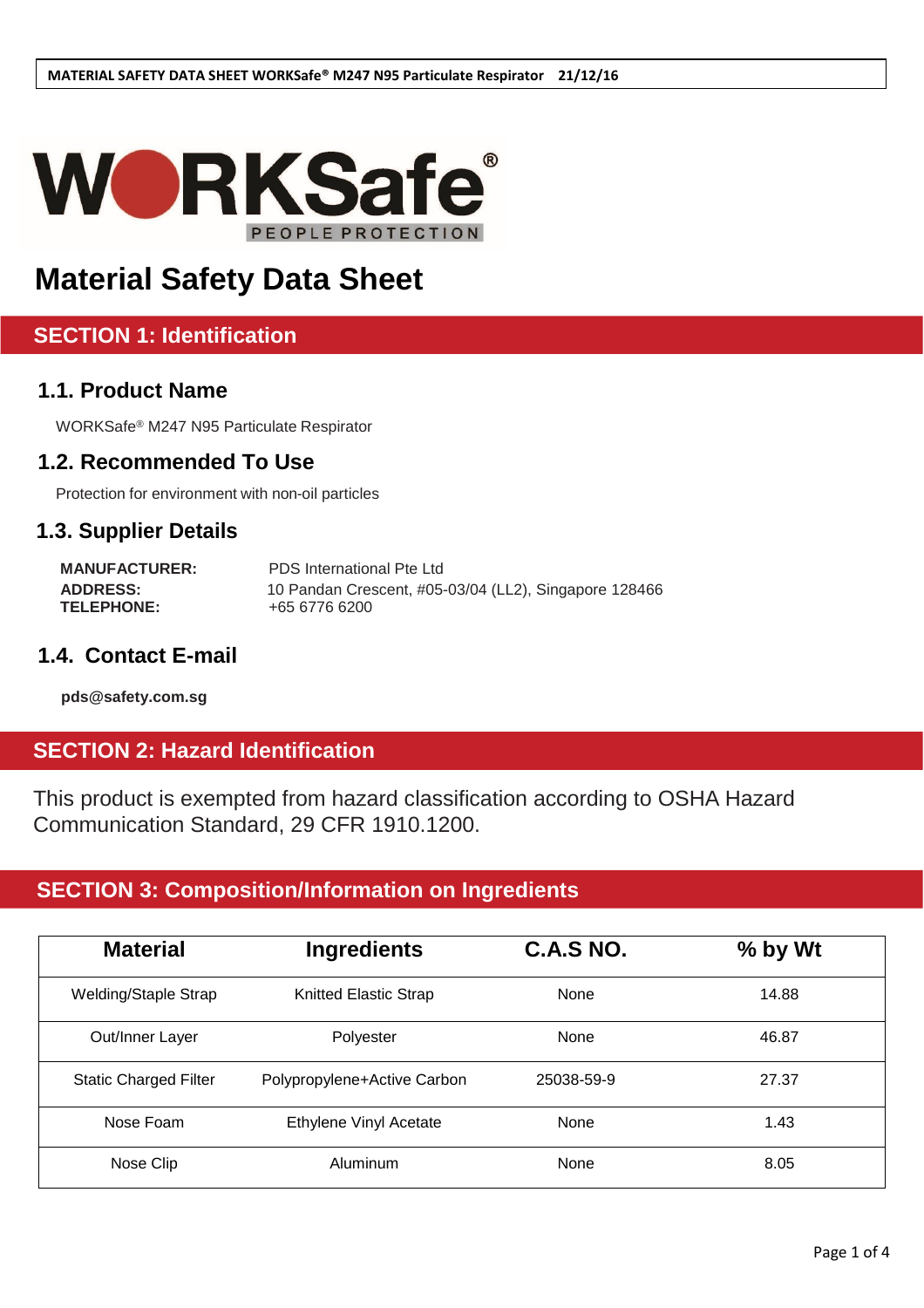#### **MATERIAL SAFETY DATA SHEET WORKSafe® M247 N95 Particulate Respirator 21/12/16**

### **SECTION 4: First Aid Measures**

### **Description of first aid measures**

**Inhalation:** No need for first aid is anticipated.

**Skin Contact:** No need for first aid is anticipated.

**Eye Contact:** No need for first aid is anticipated.

**If Swallowed:** No need for first aid is anticipated.

### **SECTION 5: Fire & Explosion Hazard**

FLASHPOINT: >250 degree C FLAMMABLE LIMITS: Not applicable

### **SECTION 6: Accidental Release Measures**

Steps to be taken in case material is released or spilled: Not applicable

### **SECTION 7: Handling and Storage**

#### **Handling**

This product is considered to be an article which does not release or otherwise result in exposure to a hazardous chemical under normal use conditions.

#### **Storage**

Product should be stored in clean, dry conditions.

### **SECTION 8: Exposure Controls/Personal Protection**

This product is considered to be an article which does not release or otherwise result in exposure to a hazardous chemical under normal use conditions. No engineering controls or personal protective equipment (PPE) are necessary.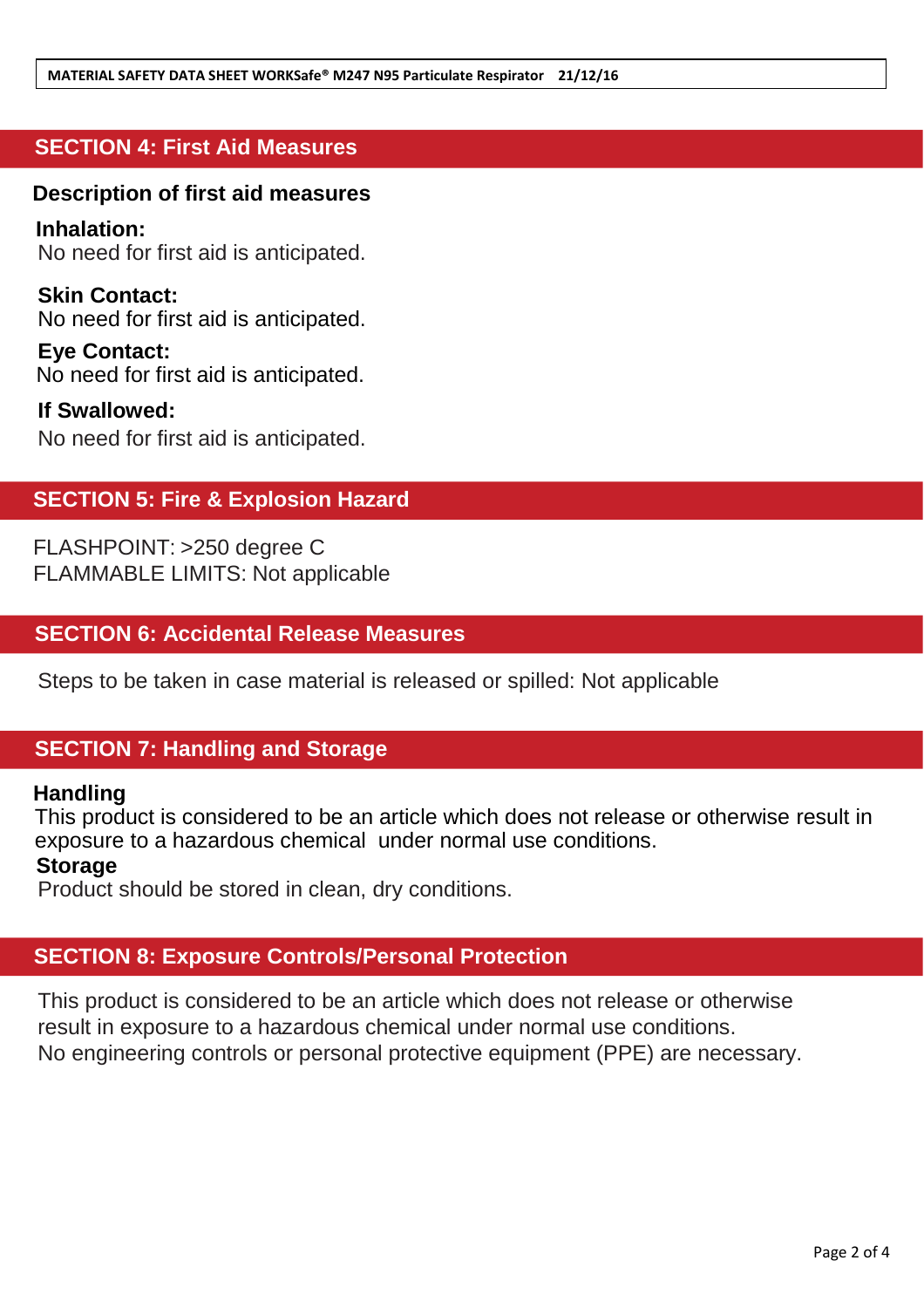### **SECTION 9: Physical and Chemical Properties**

Melting Point: 155-165 degree C Specific Gravity (Water=1): 0.91 Solubility in Water: Insoluble Vapor Pressure (Air=1):Not applicable Vapor Density: Not applicable Evaporation Rate: Not applicable Boiling Point: Not applicable Freezing Point: Not applicable PH: Not applicable Hydrophobic & Oil Absorbable

### **SECTION 10: Stability and Reactivity**

General Reactivity: Stable Incompatibility (materials to avoid): Temperatures over 250 degree C may cause resin degradation. Hazardous Polymerization: Not applicable Hazardous Decomposition Products: None

### **SECTION 11: Toxicological Information**

**Inhalation** No health effects are expected **Skin Contact**

No health effects are expected

**Eye Contact** No health effects are expected

**Ingestion** No health effects are expected

### **Additional Information**

This product, when used under reasonable conditions and in accordance with the directions for use, should not present a health hazard. However, use or processing of the product in a manner not in accordance with the product's directions for use may affect the performance of the product and may present potential health and safety hazards.